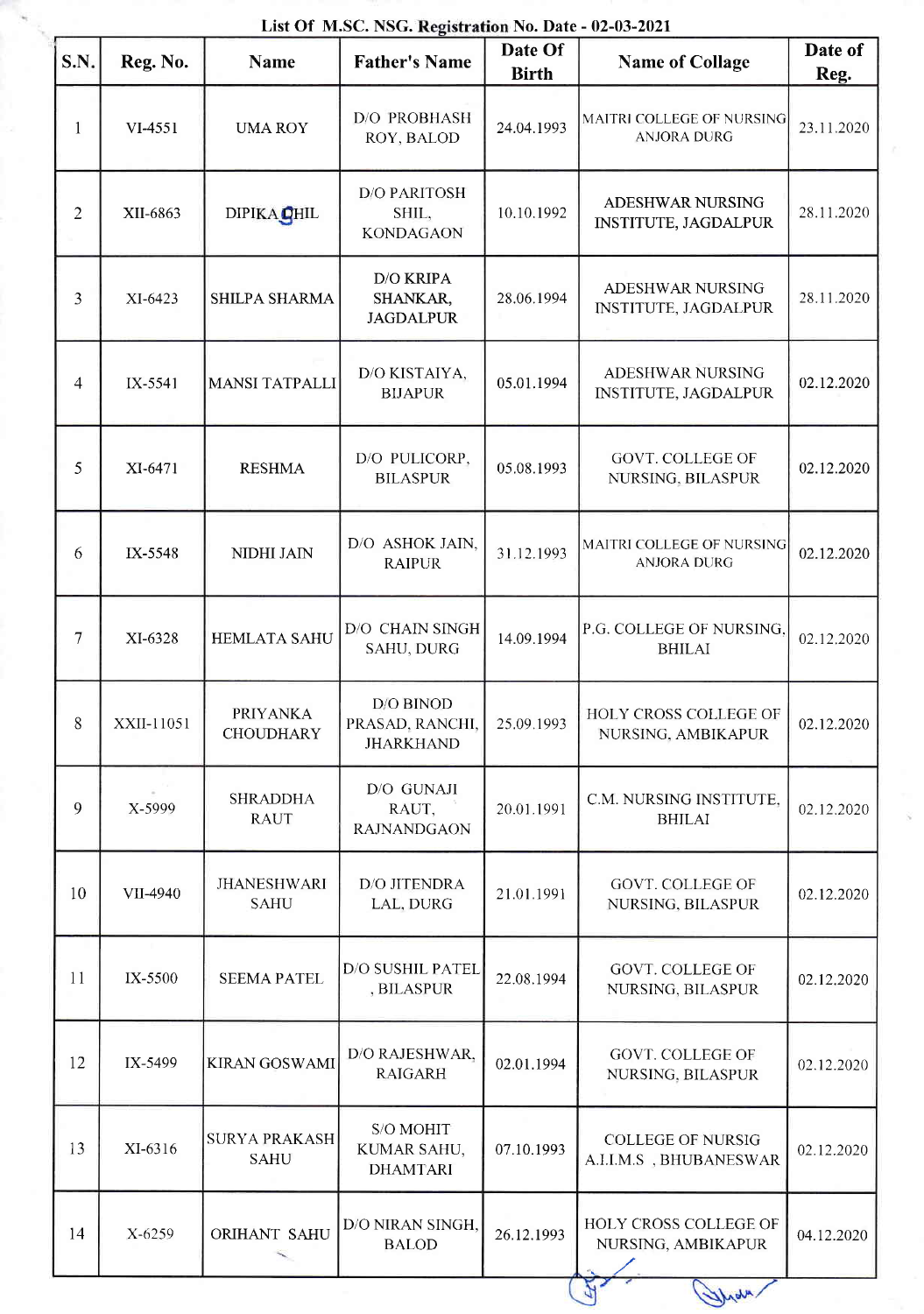| S.N.       | Reg. No.  | <b>Name</b>                           | <b>Father's Name</b>                                           | Date Of<br><b>Birth</b> | <b>Name of Collage</b>                                                   | Date of<br>Reg. |
|------------|-----------|---------------------------------------|----------------------------------------------------------------|-------------------------|--------------------------------------------------------------------------|-----------------|
| 15         | VIII-5174 | <b>ANISHA MASIH</b>                   | <b>D/O SUBHASH</b><br>CHANDRA MASIH,<br><b>BILASPUR</b>        | 14.08.1992              | C.M. NURSING INSTITUTE,<br><b>BHILAI</b>                                 | 11.12.2020      |
| 16         | VI-3984   | <b>ANASTHESIA</b><br><b>KUJUR</b>     | <b>D/O VINCENT</b><br>KUJUR,<br>HAZARIBAG,<br><b>JHARKHAND</b> | 25.12.1984              | HOLY CROSS COLLEGE OF<br>NURSING, AMBIKAPUR                              | 15.12.2020      |
| 17         | VII-4921  | <b>RENUKA MAITRY</b>                  | D/O SUNDAR<br>MANI MAITRY,<br><b>BILASPUR</b>                  | 12.07.1990              | <b>GRACIOUS COLLEGE OF</b><br>NURSING, ABHANPUR,<br><b>RAIPUR</b>        | 15.12.2020      |
| 18         | VII-4858  | PREM KISHOR                           | S/O NARAD SINGH,<br><b>BALOD</b>                               | 05.11.1991              | MAITRI COLLEGE OF<br>NURSING ANJORA DURG                                 | 23.12.2020      |
| 19         | IX-5868   | <b>ANGEL MARY</b><br><b>KURIAKOSE</b> | D/O SANJAY<br>KURIAKOSE,<br><b>RAJNANDGAON</b>                 | 30.04.1993              | <b>COLLEGE OF NURSING</b><br><b>DHAMTARI CHRISTIN</b><br><b>HOSPITAL</b> | 23.12.2020      |
| 20         | VI-4295   | <b>PRIYANKA</b><br><b>PANDEY</b>      | D/O ASHOK<br>KUMAR PANDEY,<br><b>SURAJPUR</b>                  | 09.04.1990              | <b>GRACIOUS COLLEGE OF</b><br>NURSING, ABHANPUR,<br><b>RAIPUR</b>        | 29,12.2020      |
| 21         | X-5992    | <b>SULEKHA</b><br><b>DILLIWAR</b>     | D/O KHEM LAL<br>DILLIWAR, DURG                                 | 24.01.1988              | SHRI SHANKARACHARYA<br>COLLEGE OF NURSING,<br><b>BHILAI</b>              | 05.01.2021      |
| 22         | VI-4709   | <b>DULESHWARI</b><br><b>PAL</b>       | D/O MANNOO<br>PAL, RAIPUR                                      | 17.12.1992              | <b>GRACIOUS COLLEGE OF</b><br>NURSING, ABHANPUR,<br><b>RAIPUR</b>        | 05.01.2021      |
| 23         | X-6119    | <b>JAYSHRI BARETH</b>                 | <b>D/O TIKARAM</b><br>BARETH,<br><b>RAIGARH</b>                | 02.10.1993              | <b>GRACIOUS COLLEGE OF</b><br>NURSING, ABHANPUR,<br><b>RAIPUR</b>        | 06.01.2021      |
| 24         | X-6118    | <b>SEEMA PATEL</b>                    | D/O GANGA<br>PRASAD, RAIGARH                                   | 01.11.1991              | GOVT. COLLEGE OF<br>NURSING, RAIGARH                                     | 07.01.2021      |
| 25         | IX-5573   | <b>NITU</b><br><b>KARMAKAR</b>        | D/O NARAYAN<br>KARMKAR,<br><b>KANKER</b>                       | 05.07.1993              | <b>RITEE COLLEGE OF</b><br><b>NURSING RAIPUR</b>                         | 11.01.2021      |
| 26         | IX-5492   | <b>SEEMA MANDAL</b>                   | <b>D/O KENA RAM</b><br>MANDAL,<br><b>KANKER</b>                | 08.05.1993              | RITEE COLLEGE OF<br><b>NURSING RAIPUR</b>                                | 11.01.2021      |
| 27         | X-6158    | <b>LALITA PANDEY</b>                  | <b>D/O PARSNATH</b><br>PANDEY, BASTAR                          | 15.04.1994              | ADESHWAR NURSING<br><b>INSTITUTE, JAGDALPUR</b>                          | 11.02.2021      |
| 28         | VI-4668   | <b>VIBHA RANI</b>                     | $D/O$ $D$ $P$<br>NAYAK,,SURAJPU<br>R                           | 04.12.1994              | <b>GRACIOUS COLLEGE OF</b><br>NURSING, ABHANPUR,<br><b>RAIPUR</b>        | 11.02.2021      |
| (incoment) |           |                                       |                                                                |                         |                                                                          |                 |

Ghammy